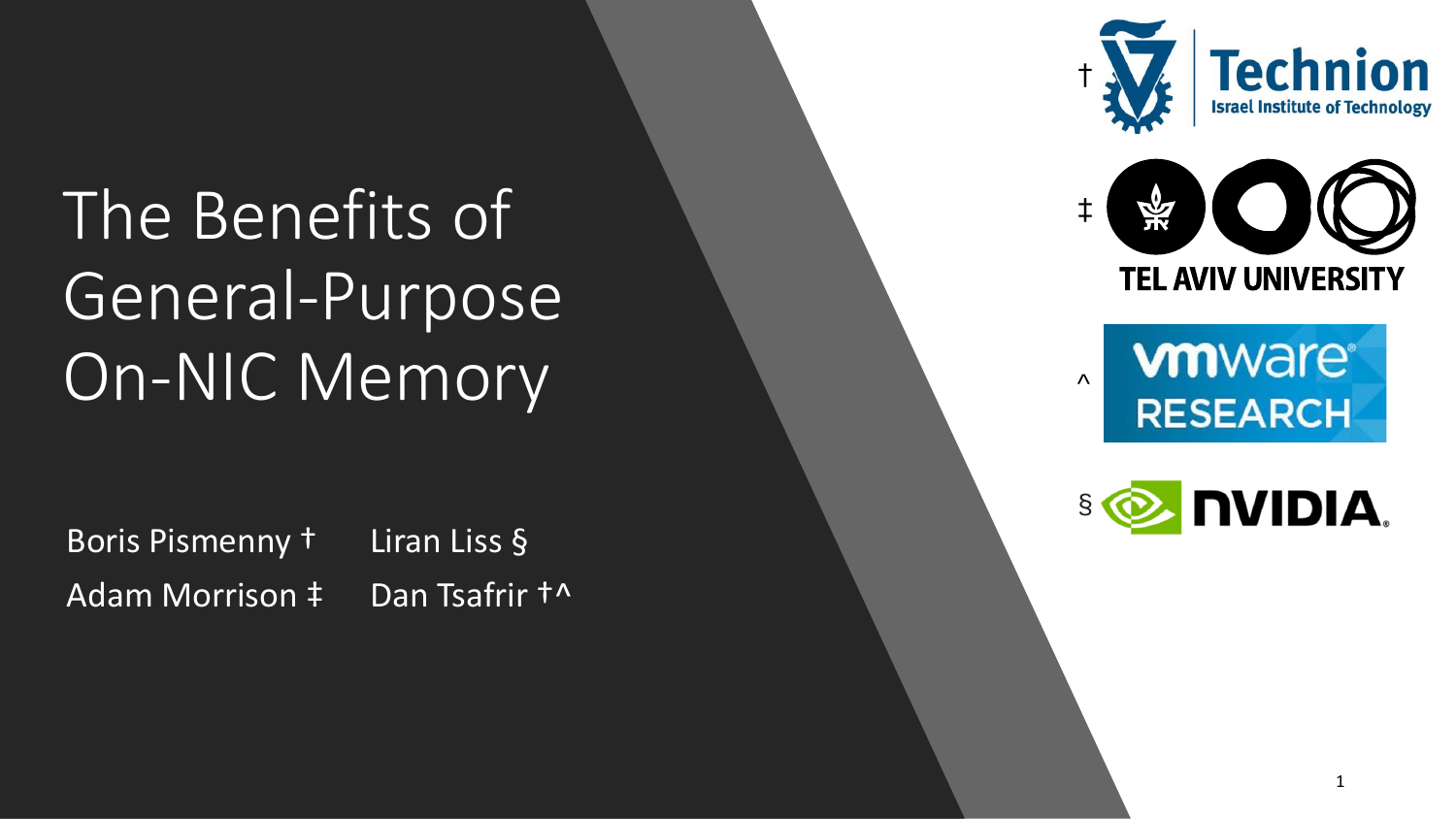#### Data movers – definition

#### **Apps that are**

- 1. Network intensive
- 2. Process message metadata
- 3. Do not process message data

#### message

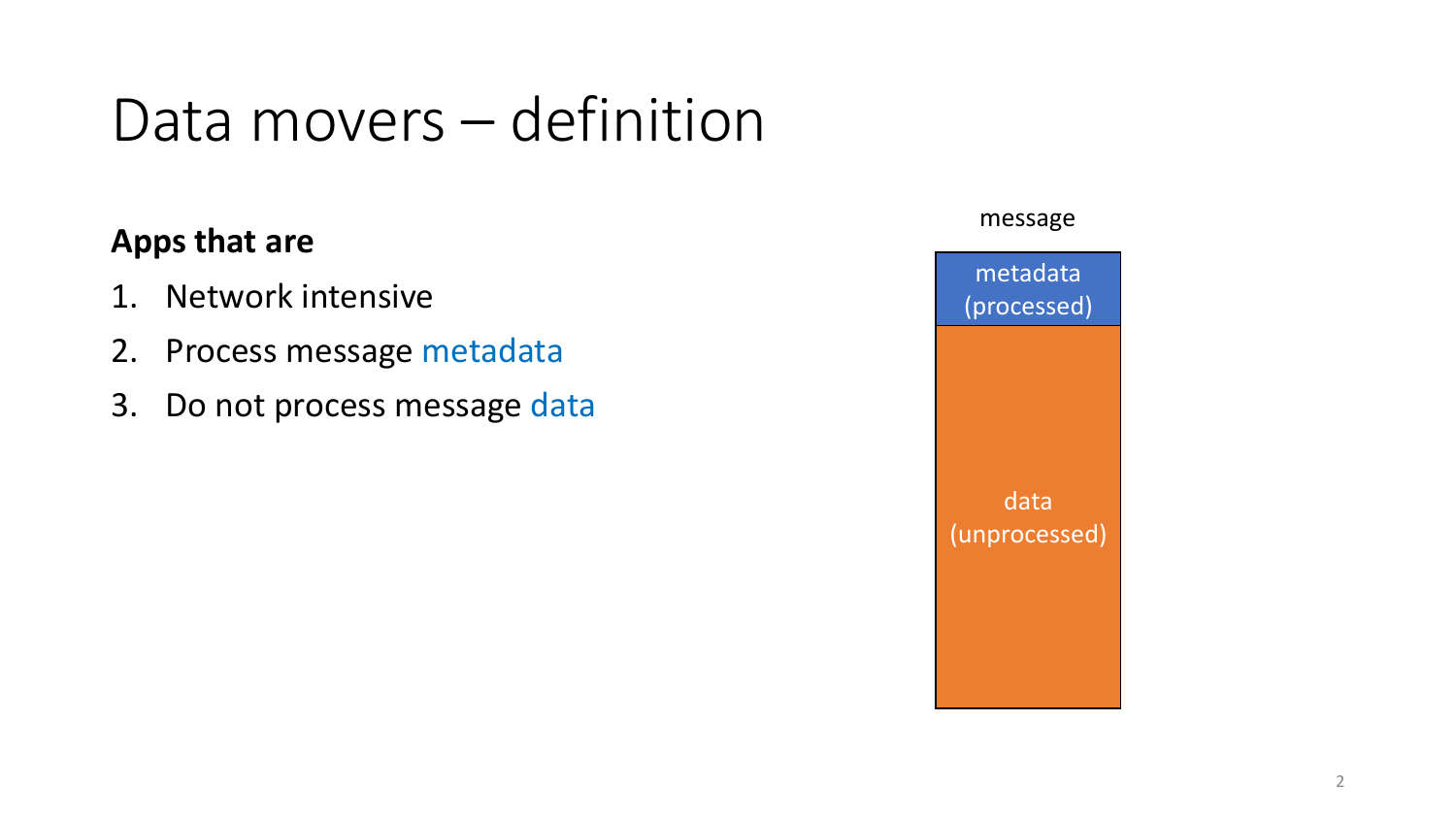#### Data movers – types

- 1. Apps that process headers but not payload
	- − Examples: SW routers, NAT, load balancers, multicast, …
- 2. Apps that get item key and return item data
	- − Examples: key-value stores (Memcached, …), static webservers (Apache, …)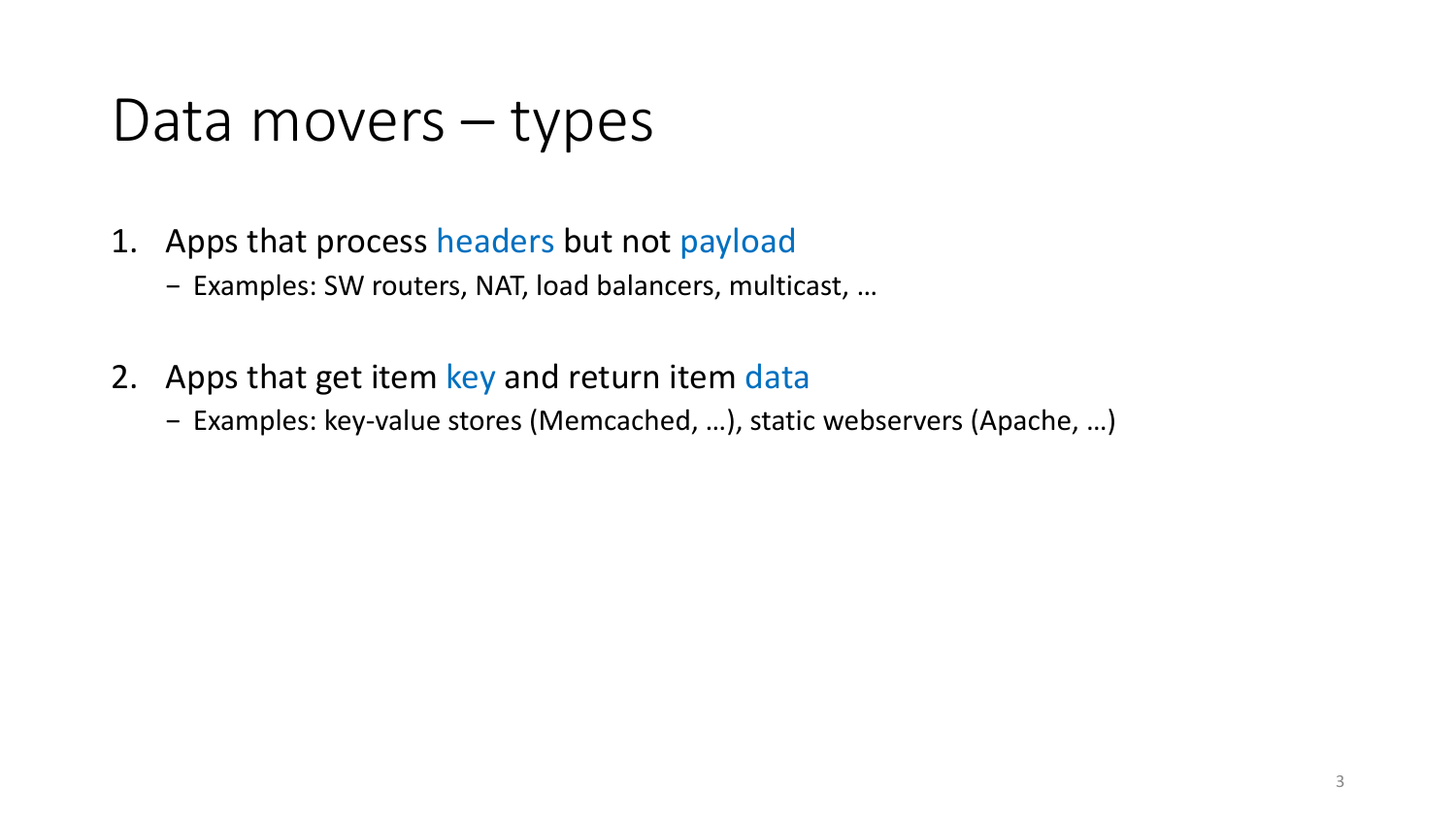#### Data movers – types

- 1. Apps that process headers but not payload
	- − Examples: SW routers, NAT, load balancers, multicast, …
- 2. Apps that associate item key with item data
	- − Examples: key-value stores (Memcached, …), static webservers (Apache, …)

#### This talk is about the first, the second is in the paper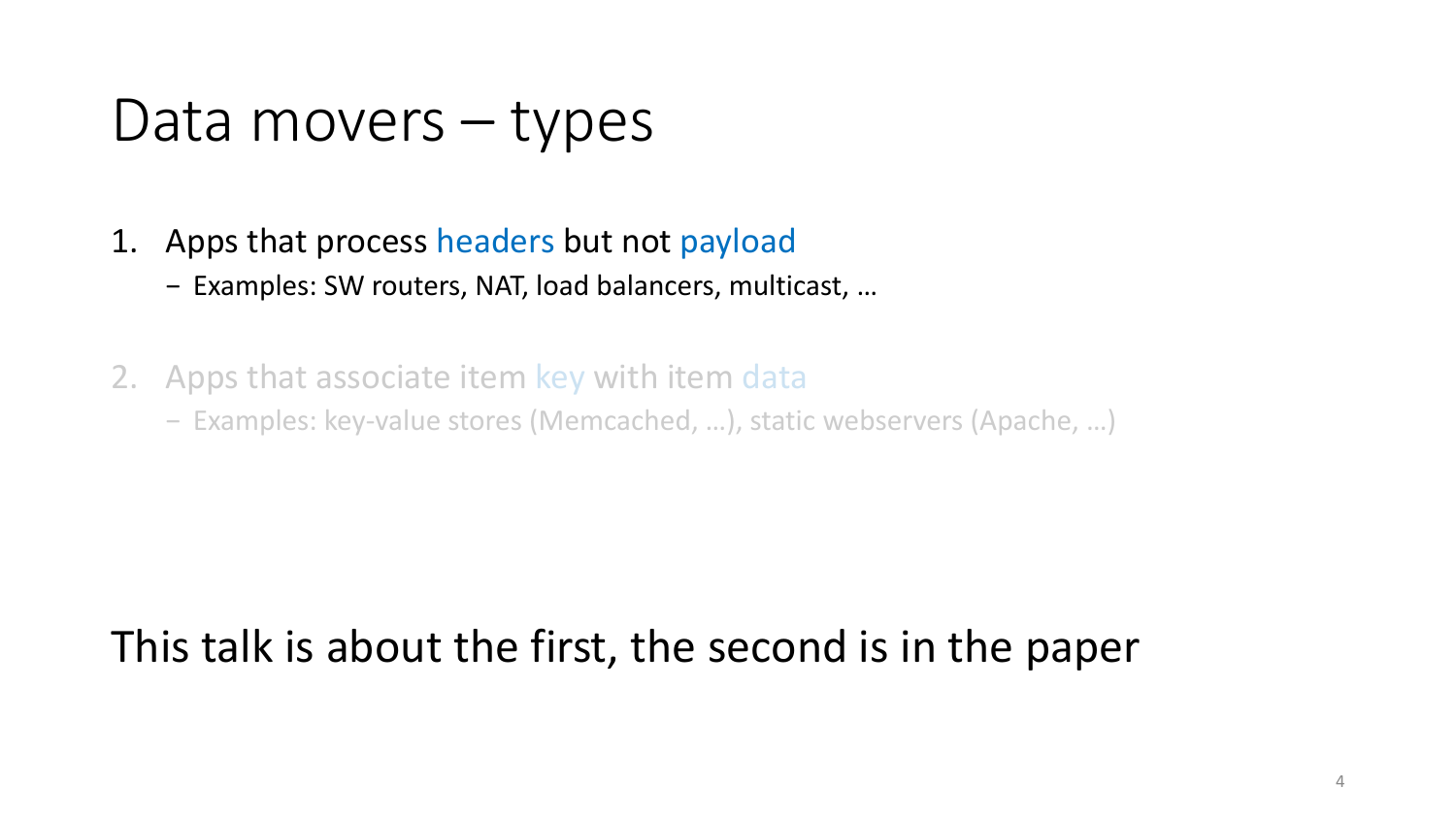#### Data movers – cost

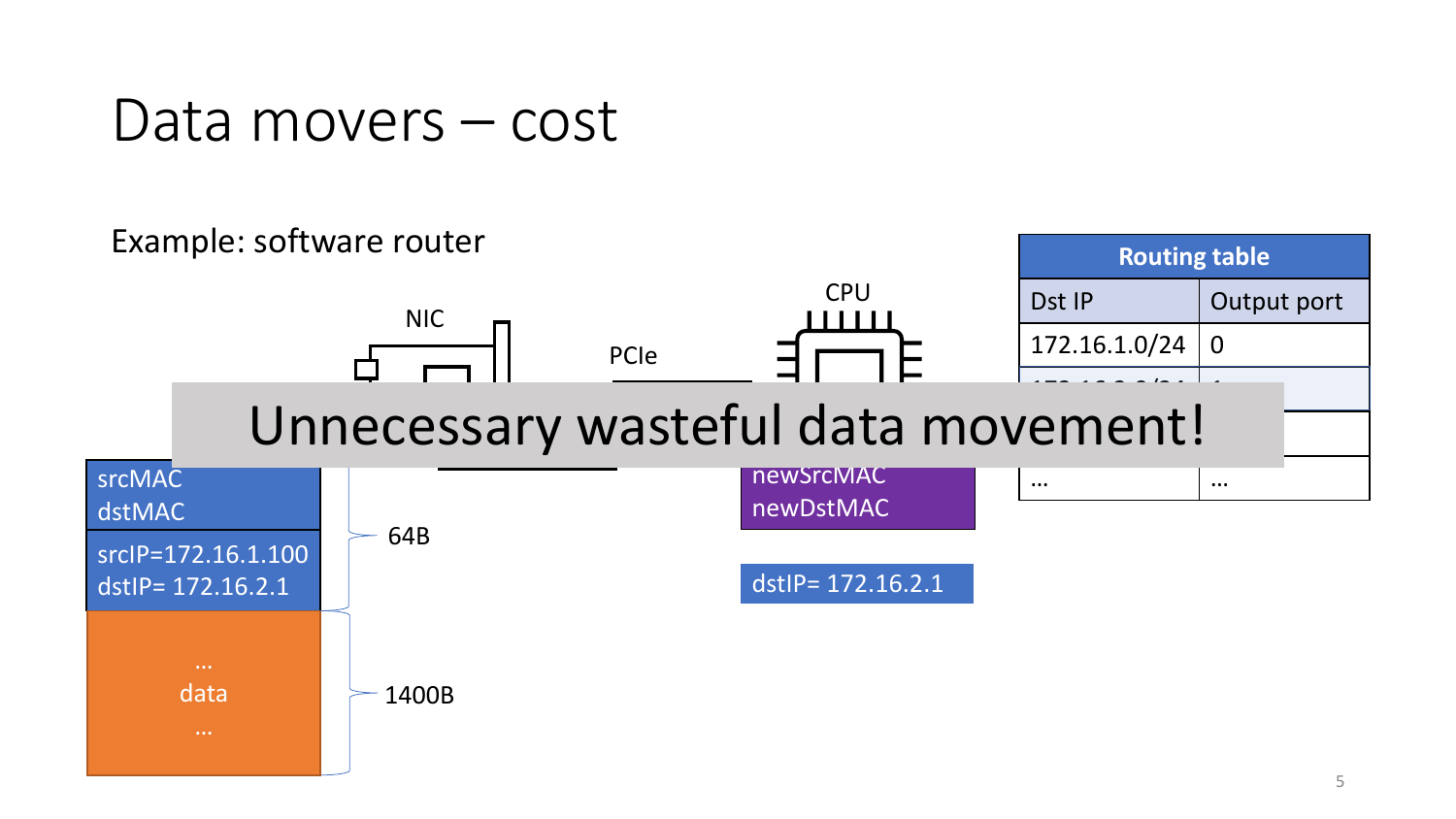#### Data movers – cost

#### **Waste**

- PCIe bandwidth
- Memory bandwidth
- CPU cycles (if mover isn't zero-copy)
- LLC space & bandwidth
	- − DDIO allows NIC to directly accesses LLC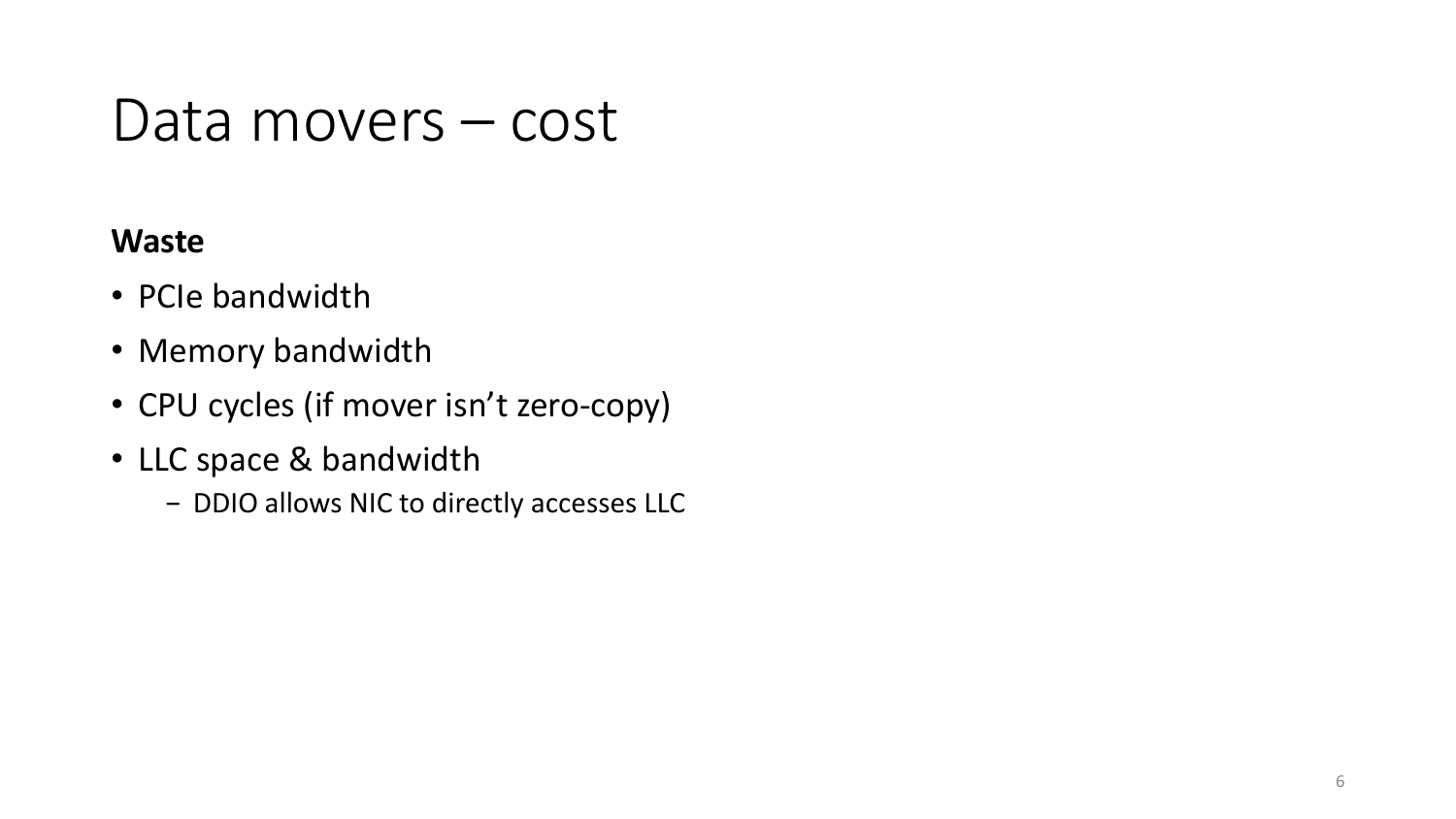#### What we do in a nutshell

- Leave data on nicmem
- Copy only metadata

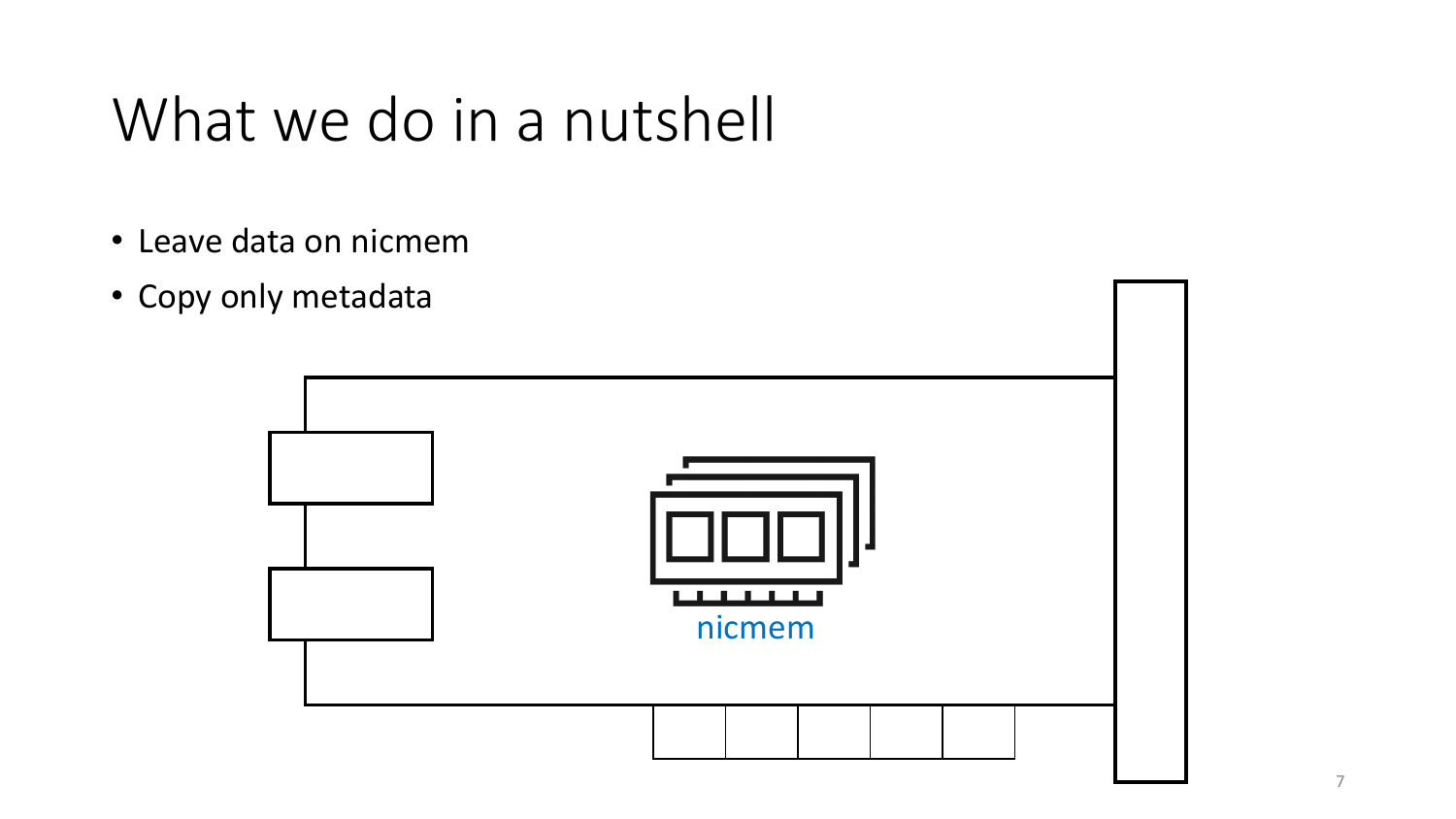# NIC memory (nicmem) today

- Most NICs have internal SRAM memory
	- − For stateful offloading
		- RDMA, steering, SRIOV, ...
	- − Size: few MBs
- Nicmem is underutilized
	- − Only 15% used by default in recent NVIDIA (Mellanox) NICs
- Nicmem is cheap & can easily be enlarged
	- − About 0.2\$ per MB at 7nm
	- − 3D stacking further reduces area + cost

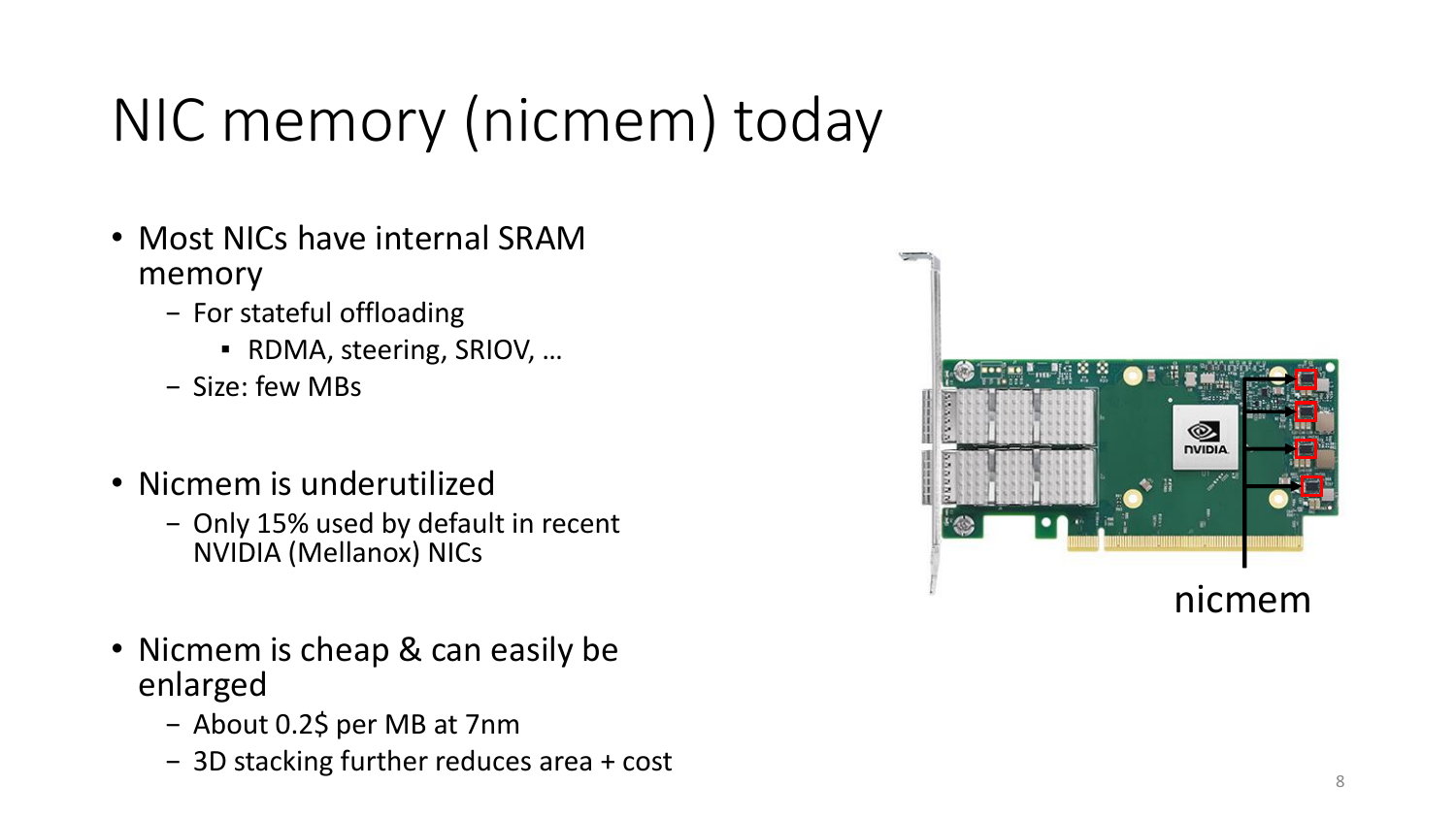#### Nicmem is like regular memory

- Expose nicmem as regular memory
	- − MMIO (like GPU frame buffers)
	- − Map into process virtual address space
	- − Dereference via regular pointers
	- − NIC queues can point to nicmem

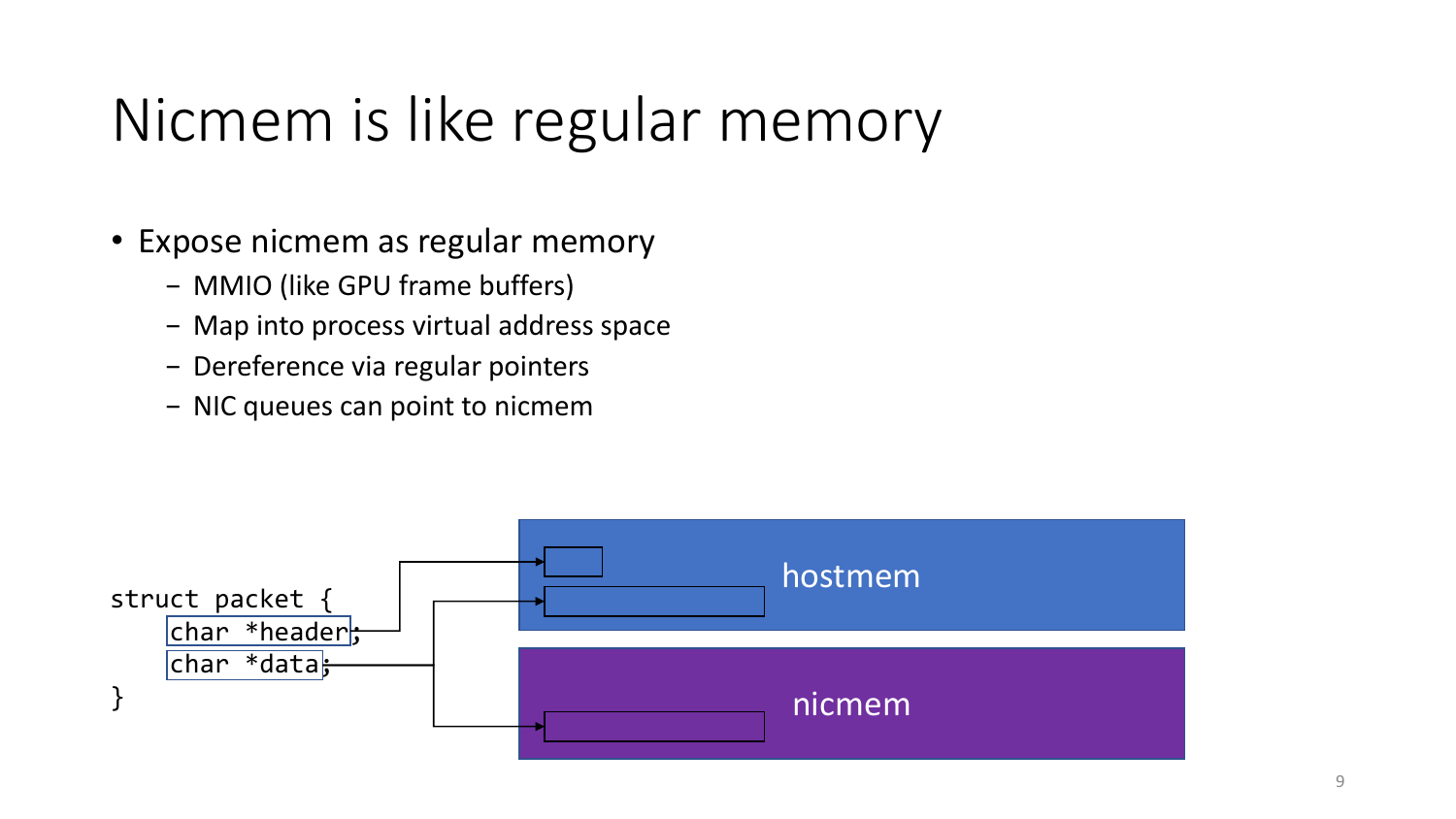## Leveraging Nicmem for NFV

- Baseline: host memory stores header and payload
	- 1. NIC DMA writes packet
	- 2. NF processes packet header
	- 3. NIC DMA reads packet

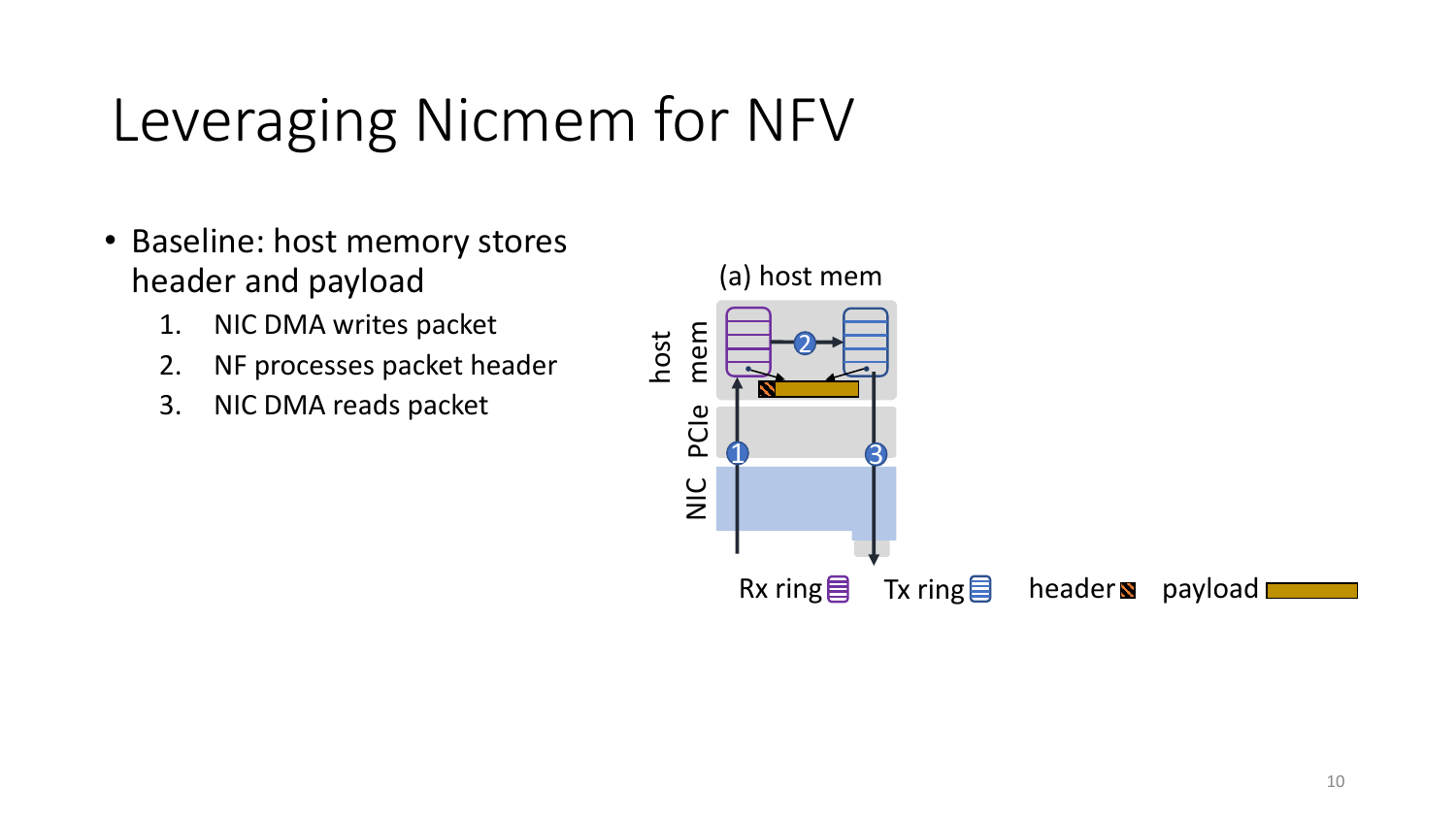## Leveraging Nicmem for NFV

- Baseline: host memory stores header and payload
	- 1. NIC DMA writes packet
	- 2. NF processes packet header
	- 3. NIC DMA reads packet
- Nicmem
	- − Splits header and payload
	- − Stores payload on NIC memory

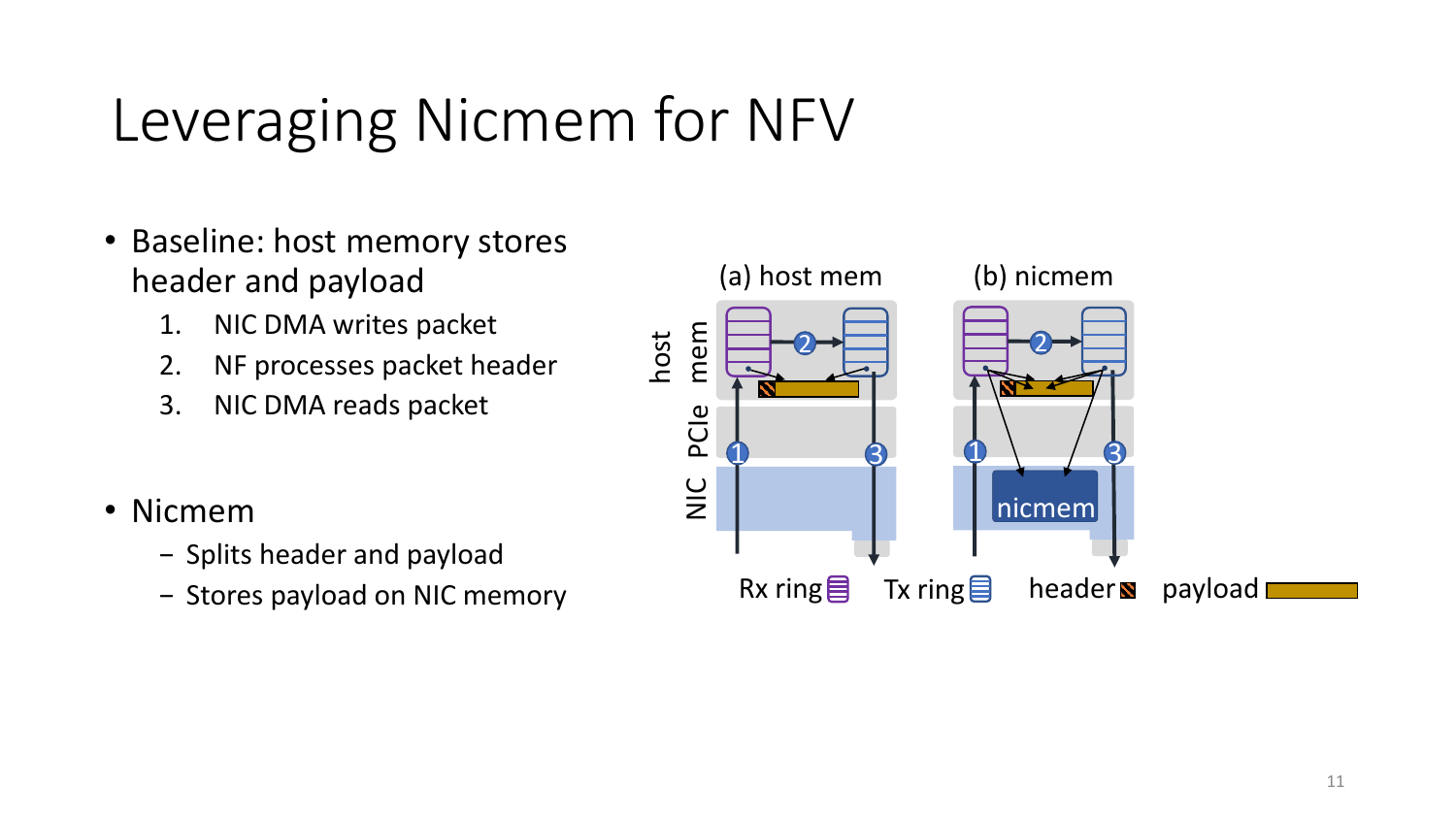## Leveraging Nicmem for NFV

- Baseline: host memory stores header and payload
	- 1. NIC DMA writes packet
	- 2. NF processes packet header
	- 3. NIC DMA reads packet
- Nicmem
	- − Splits header and payload
	- − Stores payload on NIC memory
- Header inlining
	- − Write header inside descriptor
	- − Back to one descriptor per packet

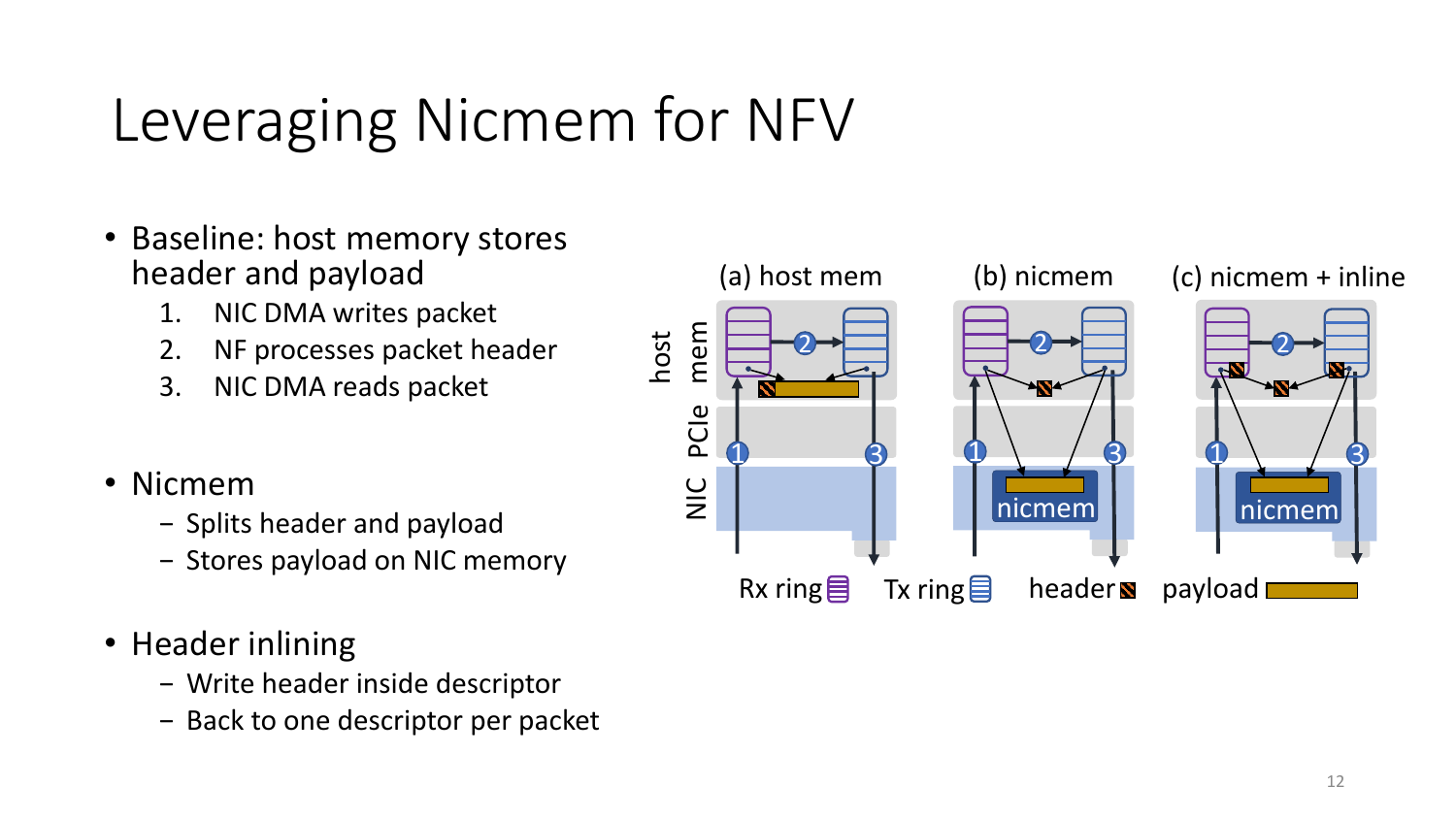#### Bottlenecks

- NIC
- PCIe
- Memory bandwidth

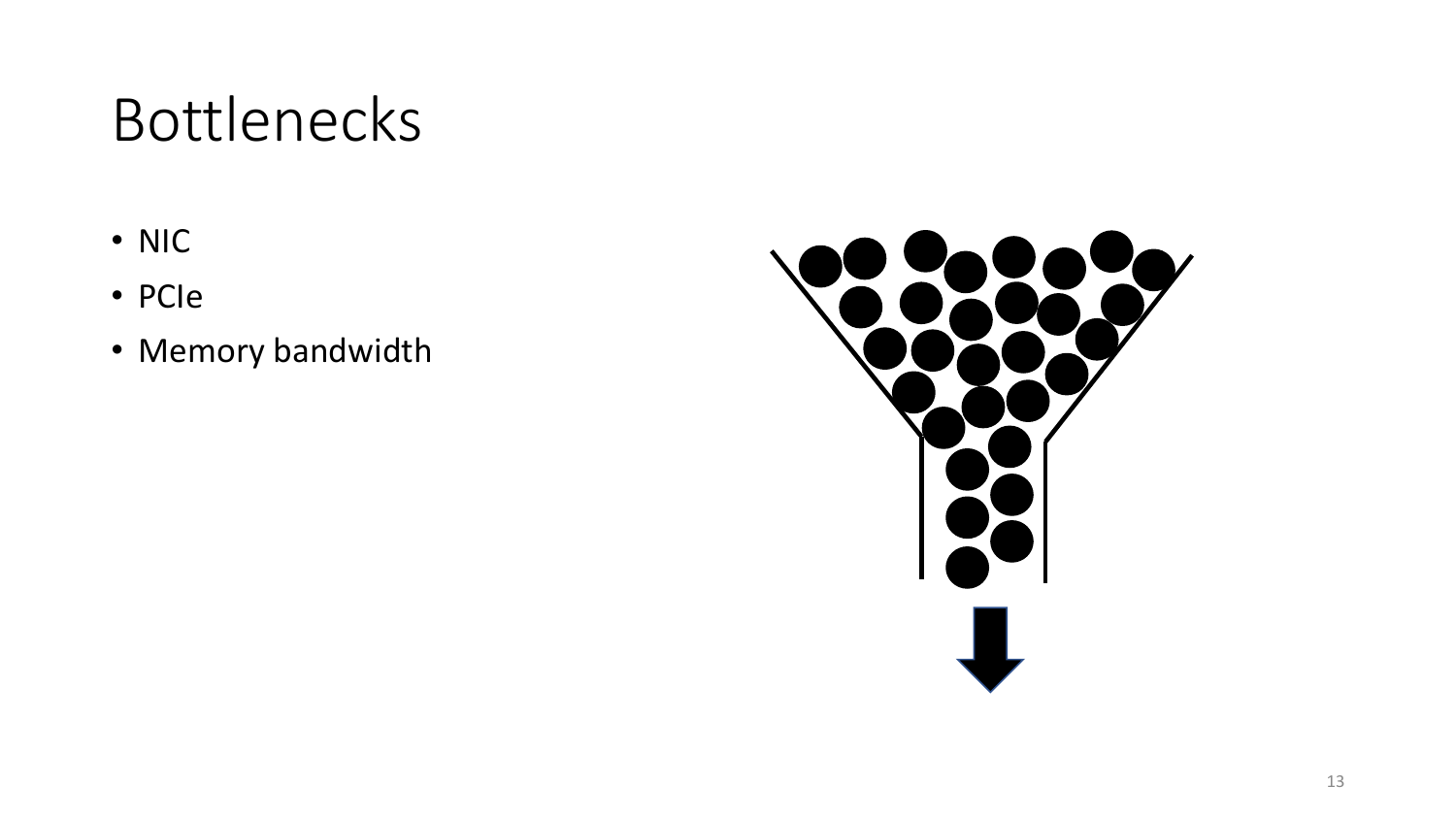#### Bottleneck: inside the NIC

- NIC Tx queue overflows
- Nicmem avoids the issue



(DPDK l3fwd running on a single core)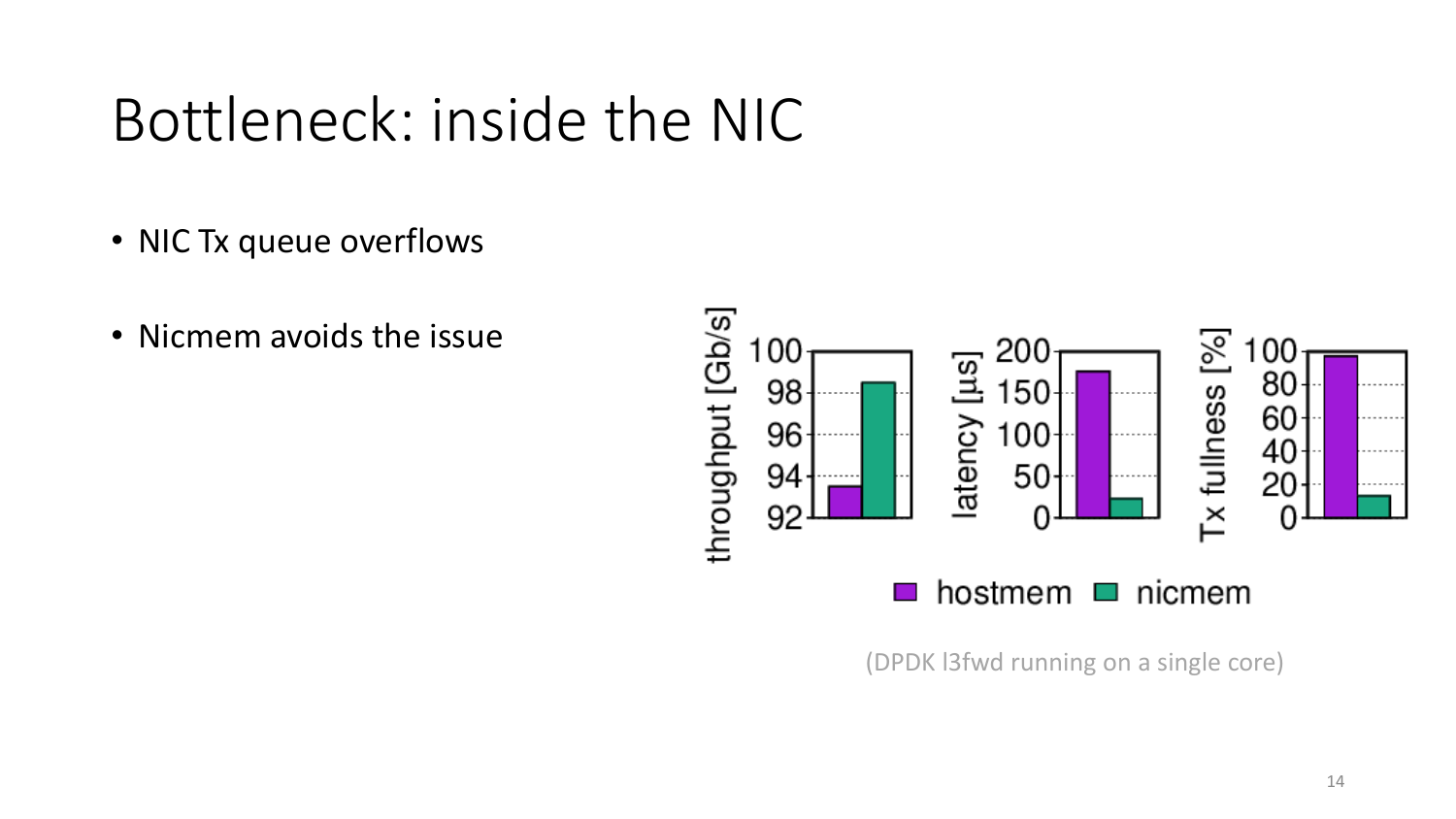#### Bottleneck: PCIe

- PCIe links towards the host are full
	- − Increasing latency by 3x
- Nicmem avoids the issue



(DPDK l3fwd running on a two cores)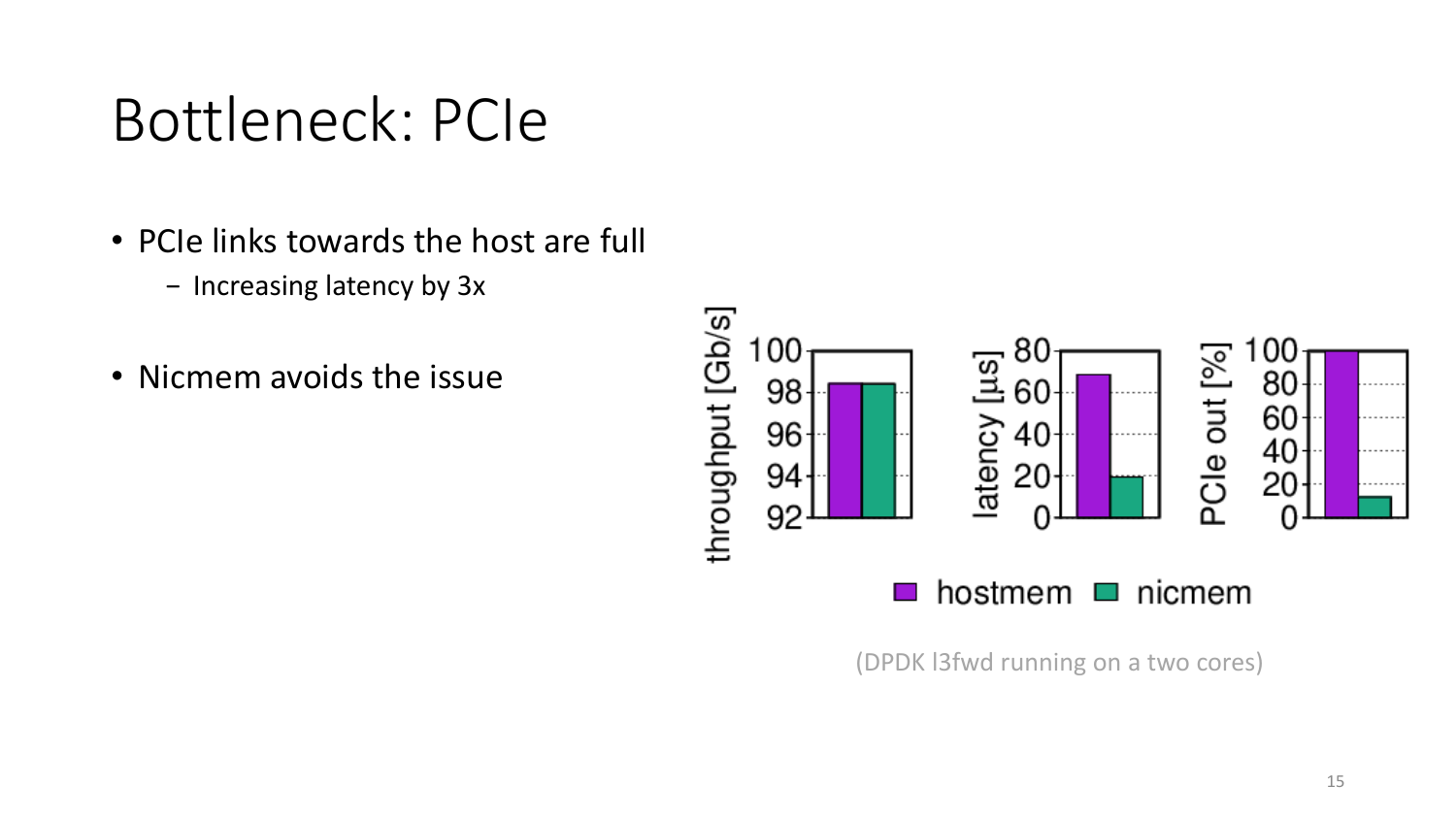#### Bottleneck: memory bandwidth

- Memory bandwidth is 2.5x
	- − 15% lower throughput
	- − 10x higher latency
- Nicmem avoids the issue



(DPDK l3fwd running on eight cores)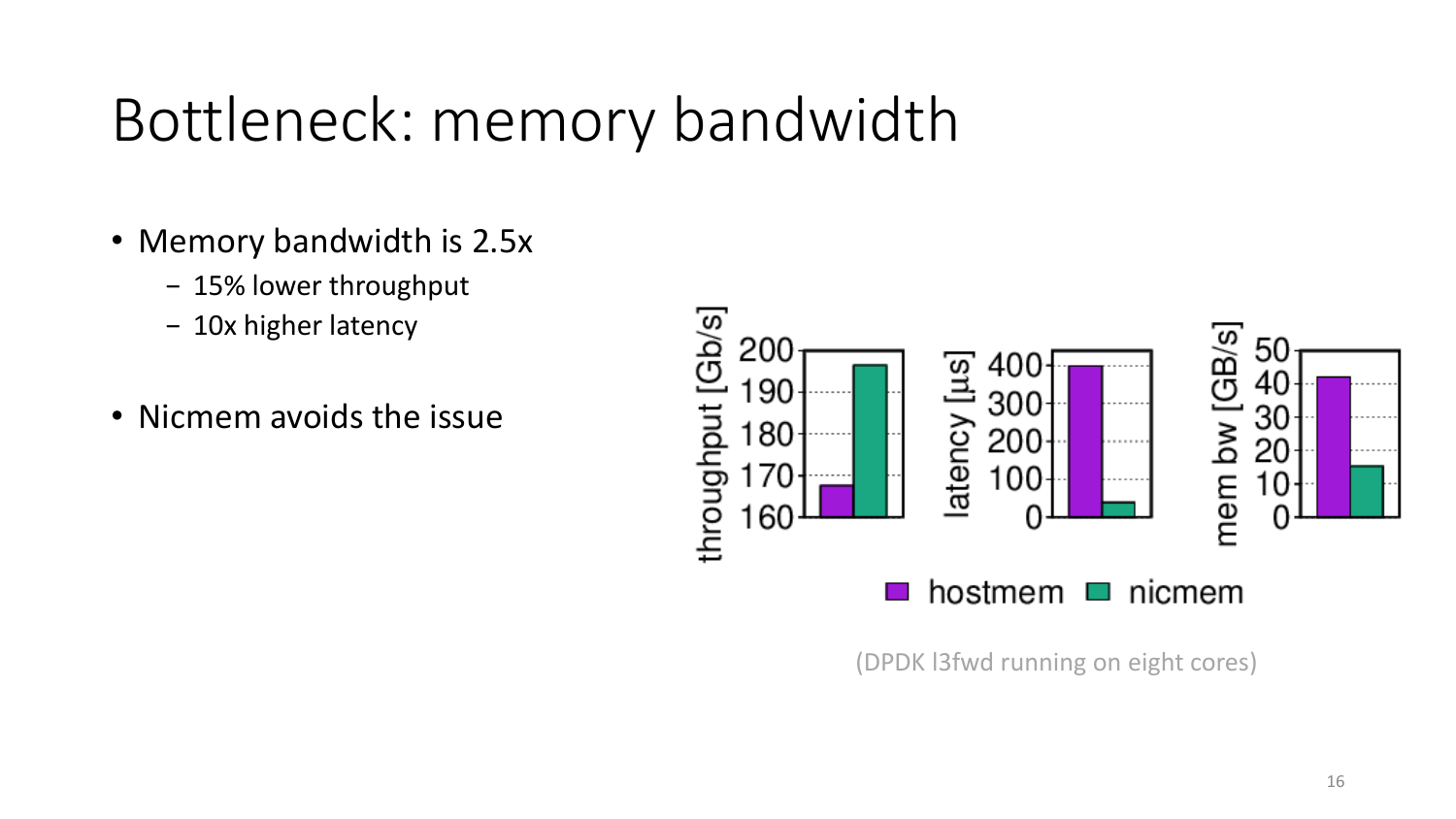#### Bottleneck: memory bandwidth

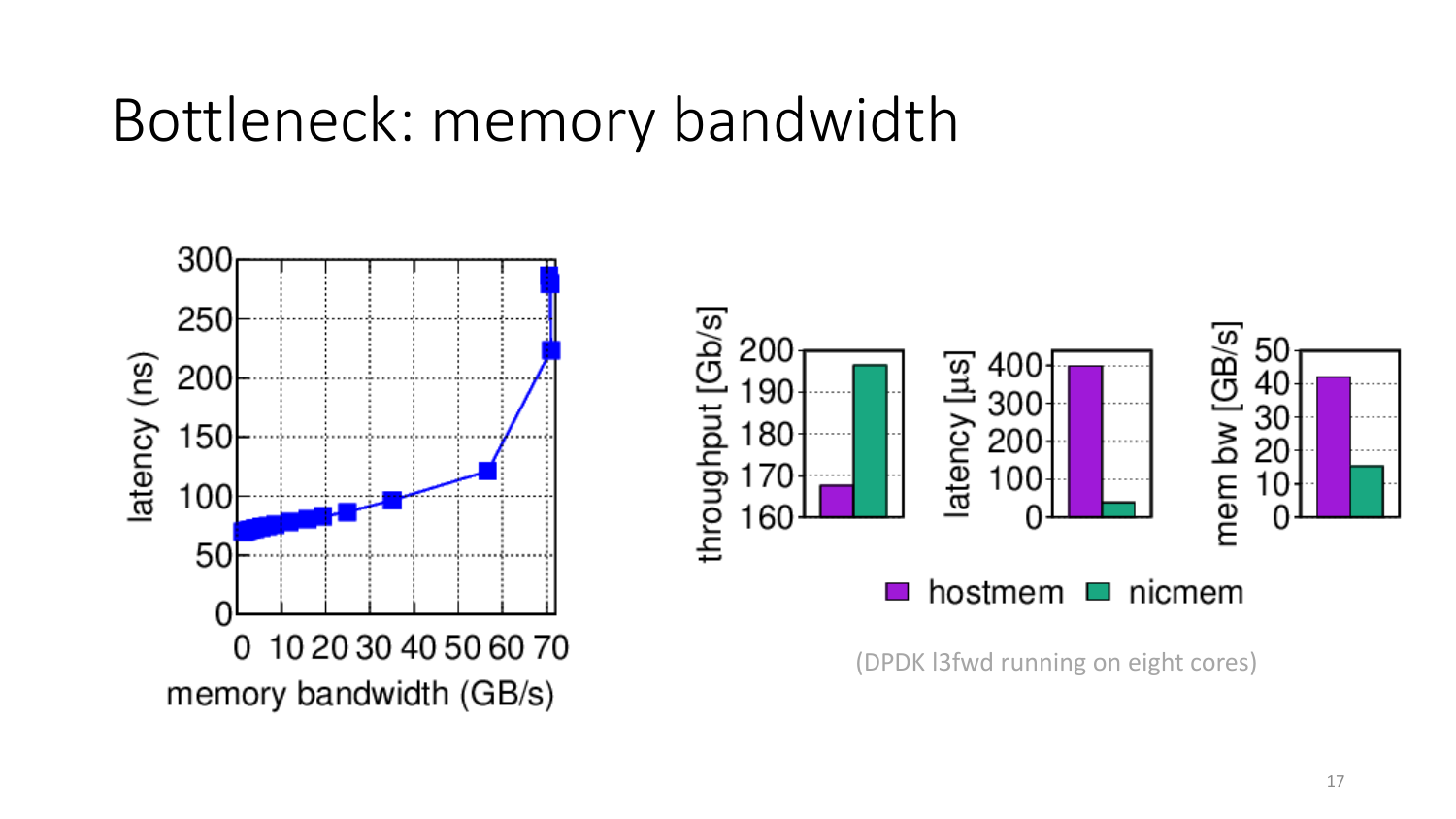#### Additional experimental results

- Nicmem improves scalability
- Nicmem is better than DDIO
- Nicmem outperforms NFV hardware acceleration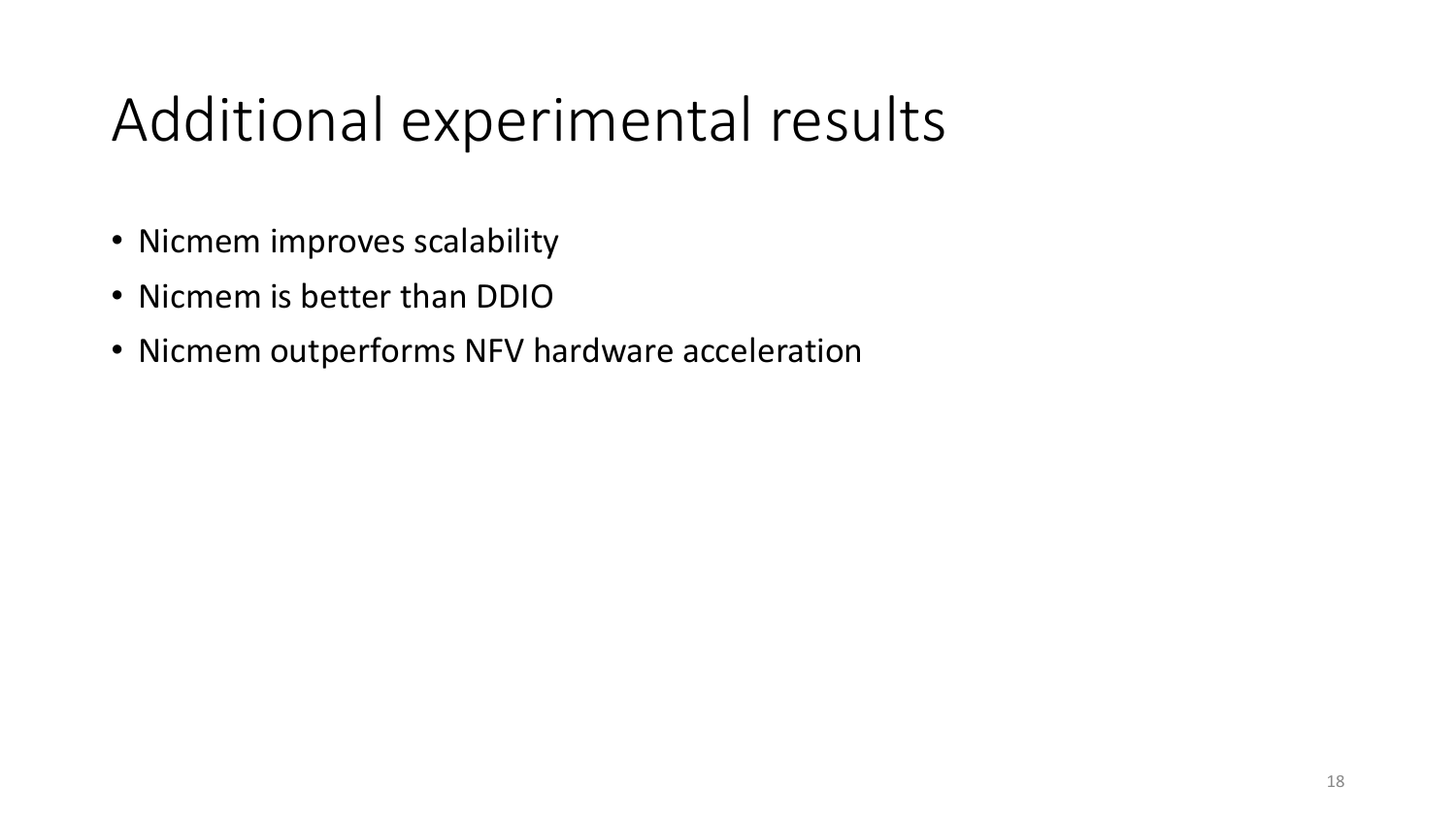#### Nicmem improves scalability



(FastClick NAT loaded with 200Gbps)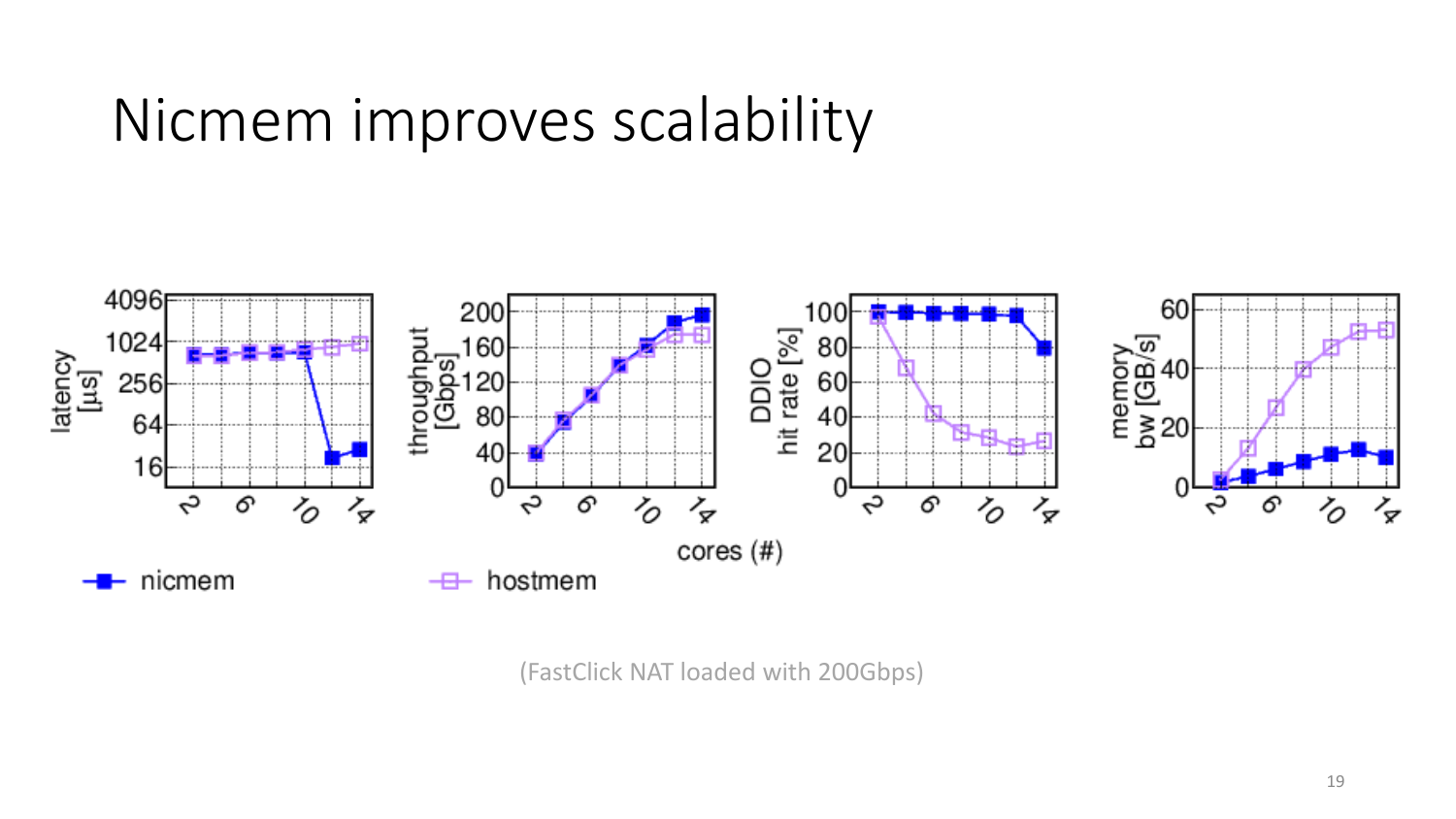#### Nicmem reduces DDIO use



(FastClick NAT running on 14 cores and loaded with 200Gbps)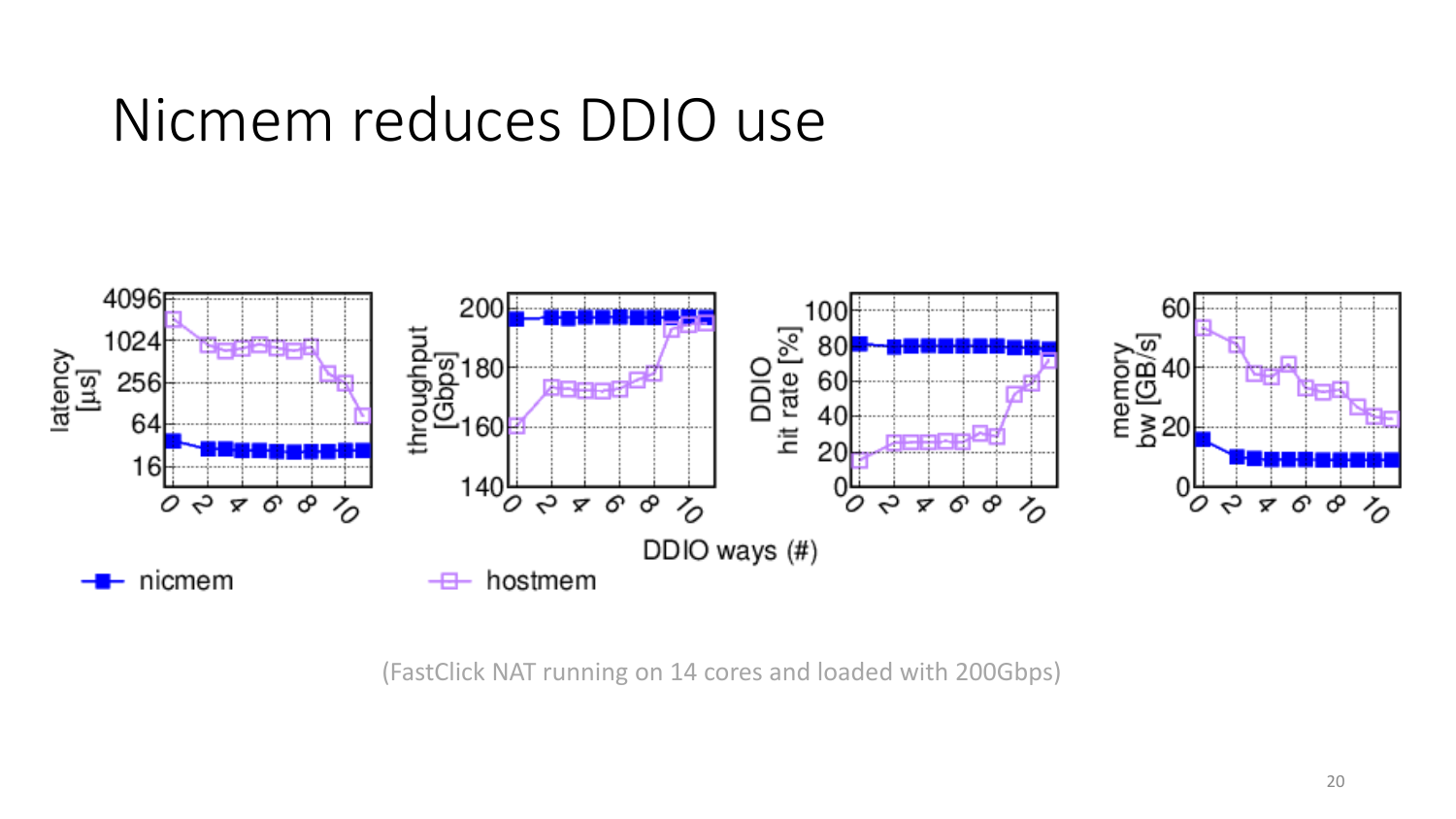#### Nicmem is preferrable to NIC acceleration

- NIC memory can be used by
	- − Software as nicmem; or
	- − Hardware for per-flow acceleration state
- NIC acceleration eliminates CPU overhead
	- − But it doesn't scale



(DPDK per-flow packet and byte counters running on 2 queues)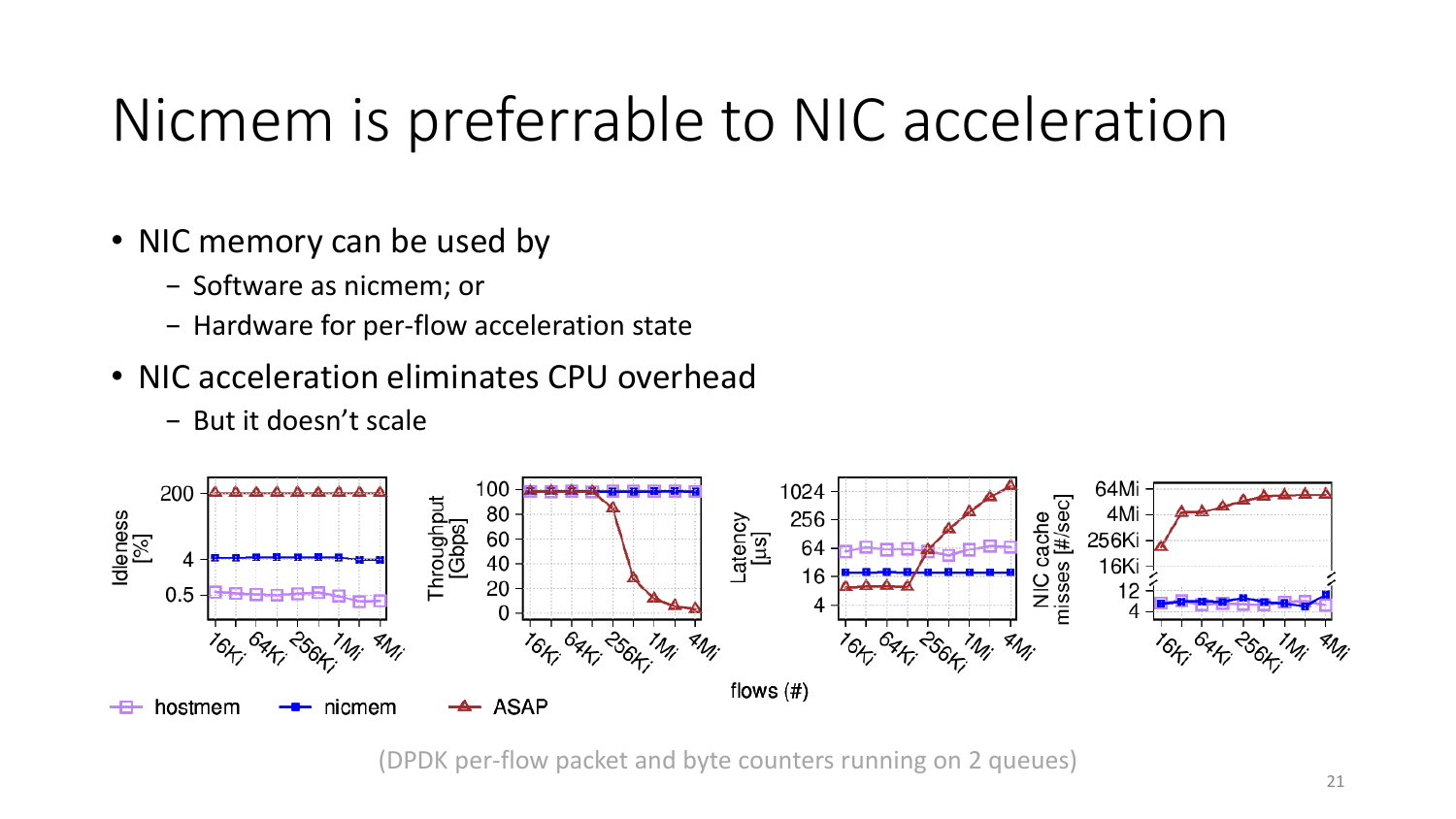#### Conclusion

- Nicmem benefits data-mover applications
- Nicmem eliminates NIC, PCIe, and memory bandwidth bottlenecks
- Nicmem complements DDIO and outperform NFV acceleration in hardware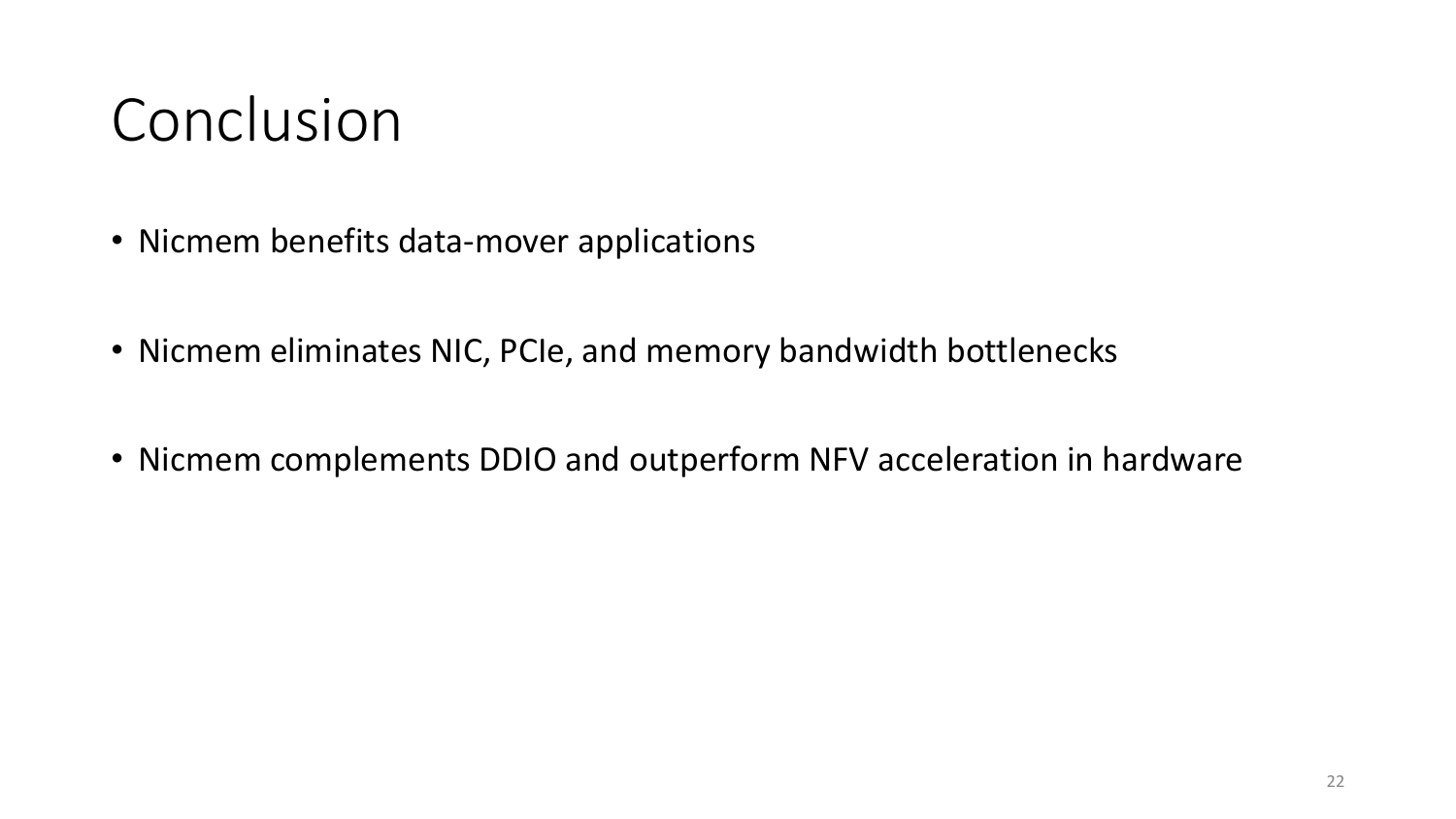#### Conclusion

- Nicmem benefits data-mover applications
- Nicmem eliminates NIC, PCIe, and memory bandwidth bottlenecks
- Nicmem complements DDIO and outperform NFV acceleration in hardware

Have any question? Send me an email

Boris Pismenny: [borispi@cs.technion.ac.il](mailto:borispi@cs.technion.ac.il)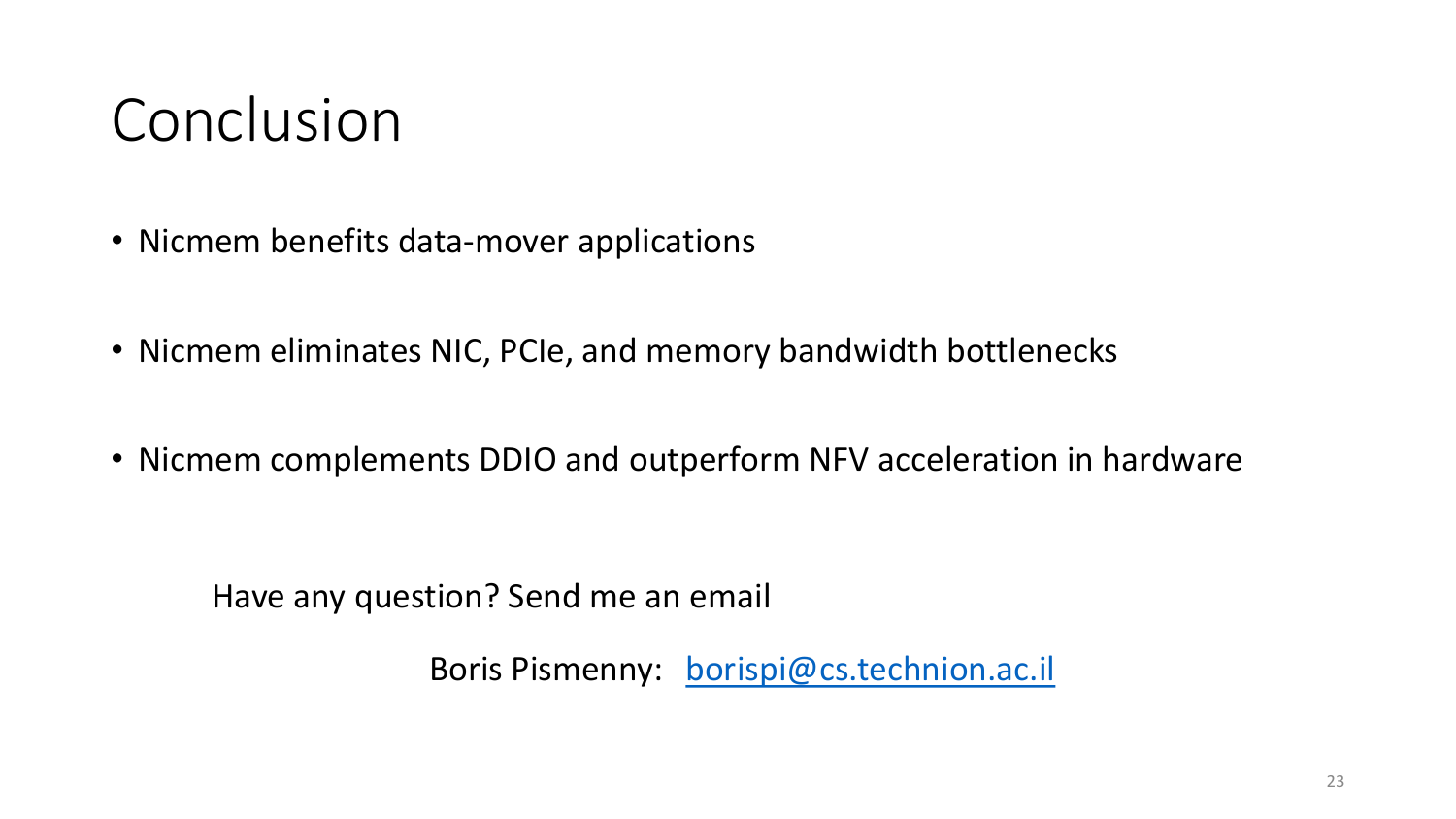#### Non-data mover applications (1)

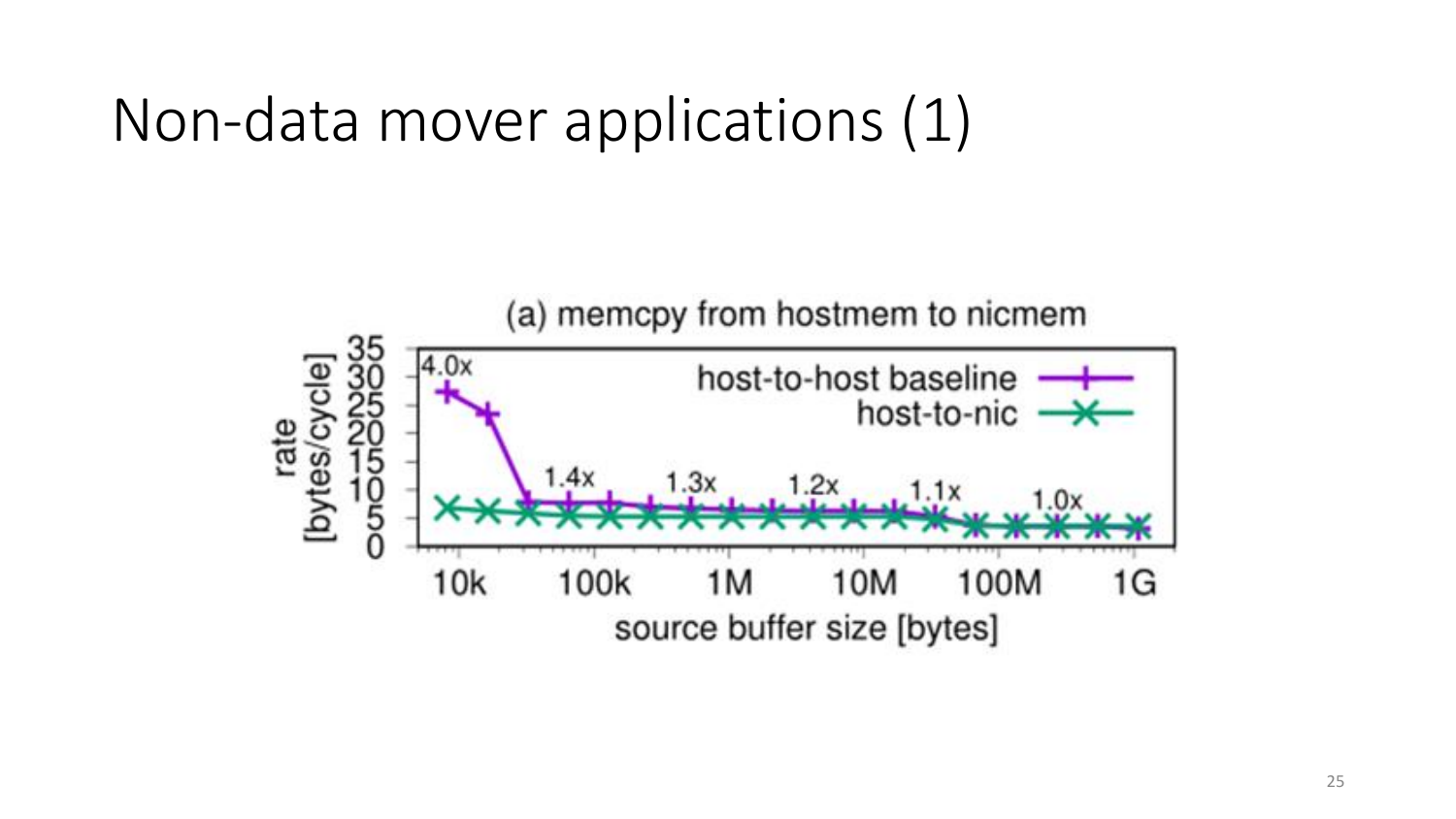#### Non-data mover applications (2)